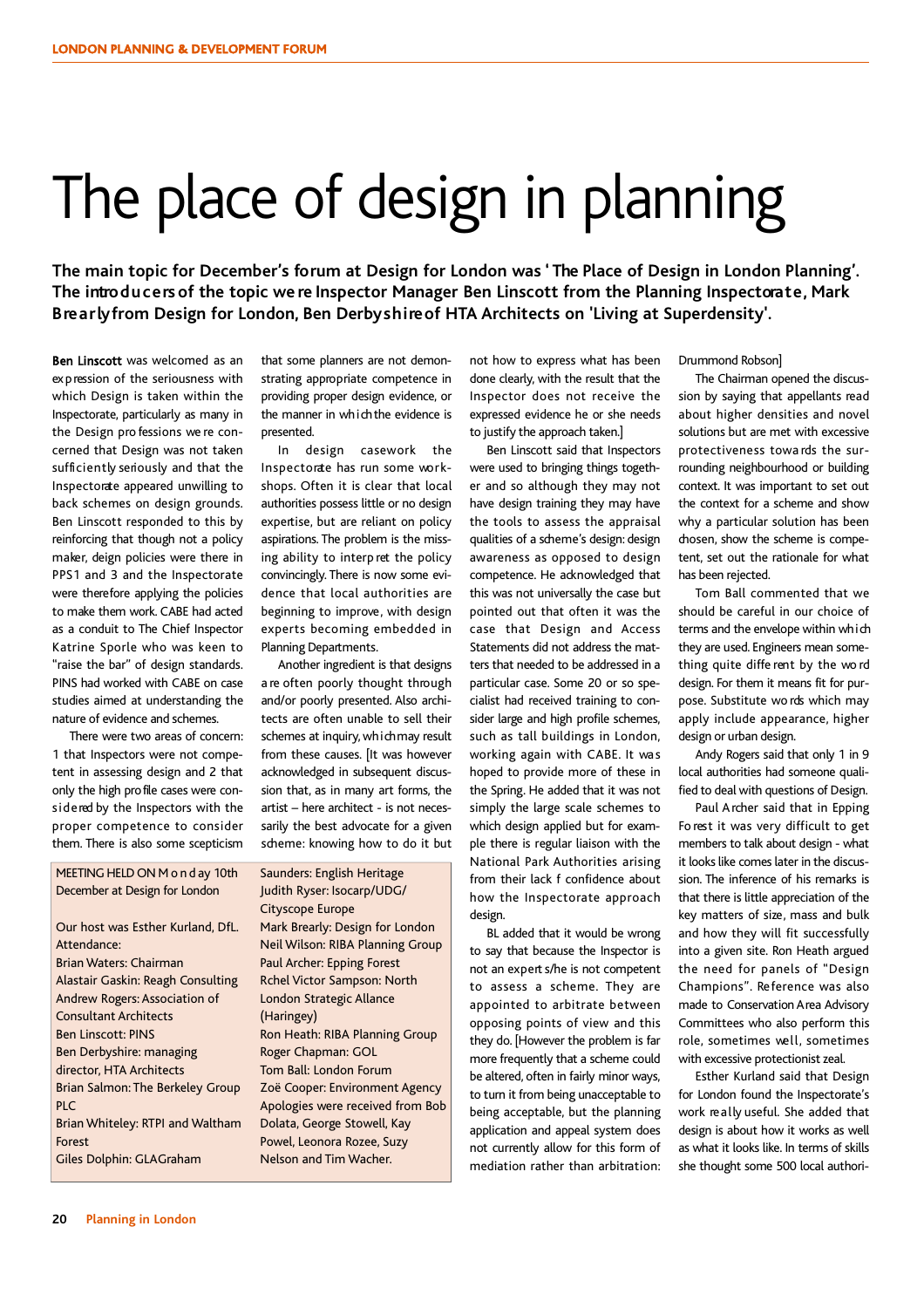

poorlyunderstood labels which are used without a proper grasp of, and as mere substitutes for, successful design.

Zoe Cooper considered that design was needed at regional, local and area levels.

Judith Ryser thought that the status of design was often given inadequate status in decision making.

Superdensity.

The Chairman invited Ben Derbyshire to outline his recommendations for 'Living at Superdensity' – about which Ben has an article in the most recent edition of PiL based on a publication supported by DfL and NHBC and written by 4 leading architectural housing practices and disrtibuted by Bulding. Ben wa s directing his argument primarily to planning officers, Councils and London Boroughs. He showed illustrations of schemes which had achieved high densities and which he considered successful, beginning with the Odham's site in Covent garden which he said achieves densities of 150-250 houses/hectare. He referred to the GLA density matrix and said that this had resulted in little consensus from the point of view of practising architects.He thought that with the abandonment of UDPs the "lid could be taken off schemes" and prevent what he called the freezing of hope values . He stressed that design becomes of greater importance as densities increase but asked how this was then achieved, suggesting that usability and sustainability tests should be applied and emphasising the benefit of good accessibility – high PTAL ratings. He wished to raise the profile of practising design in achieving anticipated space standards trough building tall buildings at

### table 4B.1 Density location and parking matrix (habitable rooms and dwellings per hectare)

|                     |                      | <b>Car parking</b> | High             | Moderate               | Low                       |
|---------------------|----------------------|--------------------|------------------|------------------------|---------------------------|
|                     |                      | provision          | $2 - 1.5$ spaces | $1.5 - 1$ space        | Less than 1               |
|                     |                      |                    | per unit         | per unit               | space per unit            |
|                     |                      | Predominant        | Detached and     | <b>Terraced houses</b> | Mostly flats              |
|                     |                      | housing type       | linked houses    | & flats                |                           |
| <b>Location</b>     | <b>Accessibility</b> | <b>Setting</b>     |                  |                        |                           |
|                     | Index                |                    |                  |                        |                           |
| <b>Sites within</b> | 6 to 4               | Central            |                  |                        | 650 - 1100 hr/ha          |
| 10 mins             |                      |                    |                  |                        | 240 - 435 u/ha            |
| walking distance    |                      |                    |                  |                        | Ave. 2.7hr/u              |
| of a town centre    |                      | <b>Urban</b>       |                  | 200 - 450 hr/ha        | $450 - 700$ hr/h          |
|                     |                      |                    |                  | 55 – 175 u/ha          | 165 - 275 u/ha            |
|                     |                      |                    |                  | Ave. 3.1hr/u           | Ave. 3.0hr/u              |
|                     |                      | <b>Suburban</b>    |                  | 200 - 300 hr/ha        | 250 - 350 hr/ha           |
|                     |                      |                    |                  | 50 - 110 u/ha          | 80 - 120 u/ha             |
|                     |                      |                    |                  | Ave. 3.7hr/u           | Ave. 3.0hr/u              |
| Sites along         | 3 <sub>to</sub> 2    | Urban              |                  | 200 - 300 hr/ha        | 300 - 450 hr/ha           |
| transport corridors |                      |                    |                  | 50 - 110 u/ha          | 100 - 150 u/ha            |
| & sites close to    |                      |                    |                  | Ave. 3.7hr/u           | Ave. 3.0hr/u              |
| a town centre       |                      | <b>Suburban</b>    | 150 - 200 hr/ha  | 200 - 250hr/ha         |                           |
|                     |                      |                    | $30 - 65$ u/ha   | 50 - 80 u/ha           |                           |
|                     |                      |                    | Ave. 4.4hr/u     | Ave. 3.8hr/u           |                           |
| Currently remote    | 2 <sub>to</sub> 1    | Suburban           | 150 - 200 hr/ha  |                        |                           |
| sites               |                      |                    | 30 - 50 u/ha     |                        |                           |
|                     |                      |                    | Ave. 4.6hr/u     |                        | From the London Plan: GLA |
|                     |                      |                    |                  |                        |                           |

ties would have had some design training by April 2008, having an awa reness of PPS, PPS3 and By Design principles.

The Chairman picked up a reference to the Public Realm and referred to Sir Terry Farrell's case for privately developed public spaces.He asked how these were to be established by public funding to create a better public domain.

Mark Brearly sad that DfL worked for the Mayor, especially in the area of public realm.He cited the example of work being undertaken in the Lower Lee Valley, associated with the Olympics, B o roughs working with the GLA in the fields of"proportional" masterplanning and spatial plan making.

A key area is the issue of design steer at the pre application stage of projects, and in particular how to obtain the necessary resources for this – is it with Design Champions or Design Review Panels for example? He thought the latter had a limited role. He saw a growing regional role for City Architects, although others were nervous about this proposition,

and the risk is too infrequent enga gement with the result it can merely be "dilettante".

One model is for local authorities to have the right design skills, another is for them to be brought in as external design advisers. Mark Brearly thought Design for London is developing a strong involvement in and knowledge of this skill.

He accepted as a problem the case of good creative designers who a re not advocates for their work. There is also the obve rse problem that design terms are frequently just